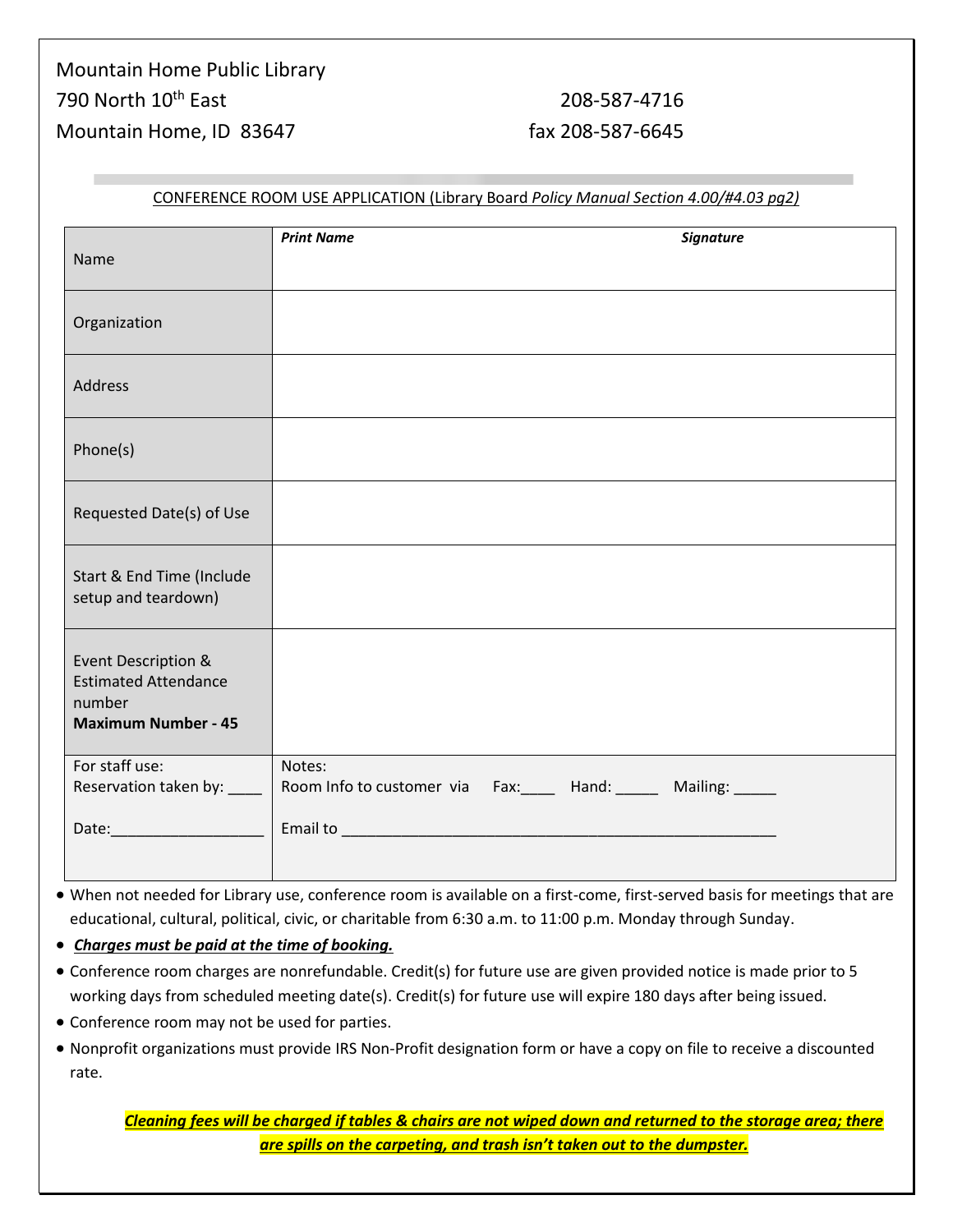| <b>Non-Profit/Schools</b><br>Non-Profits must supply IRS Non-Profit<br>designation form or have a copy on file to<br>receive this discounted rate.<br>Public, charter and nonprofit schools will<br>automatically receive this rate.<br>Rcv'd _______ On file ______<br>Key Pad Access # | Rate<br>$$10.00$ per hour<br>0r<br>\$50.00 per day for 2 or more<br>consecutive day reservations | Amount Due<br>$x \longrightarrow$ hours $\oint$<br>$x \underline{\hspace{1cm}} \text{day(s)} \quad \xi \underline{\hspace{1cm}}$<br>Subtotal $\zeta$<br>6% Tax<br>$\sharp$ and $\sharp$<br><b>TOTAL DUE</b><br>$\mathcal{S}$ and $\mathcal{S}$<br>Check<br>Cash<br><b>Credit Card</b> |
|------------------------------------------------------------------------------------------------------------------------------------------------------------------------------------------------------------------------------------------------------------------------------------------|--------------------------------------------------------------------------------------------------|---------------------------------------------------------------------------------------------------------------------------------------------------------------------------------------------------------------------------------------------------------------------------------------|
| <b>Cleaning / Damage Fees</b><br>Billed on________________________<br>Paid on                                                                                                                                                                                                            | <b>Reason for billing</b><br>By                                                                  | <b>Total Additional Charges</b><br>Cash<br>Check<br><b>Credit Card</b>                                                                                                                                                                                                                |

| Private/Commercial/<br>or Fund-Raising Events<br>Key Pad Access #______________ | Rate<br>\$20.00 per hour<br>0r<br>\$50.00 per day for 2 or more<br>consecutive day reservations       | Amount Due<br>$x$ ___________ hours $\zeta$ _________<br>$x$ ______________ day(s) $\zeta$ ___________<br>Subtotal $\zeta$<br>$6\%$ Tax $\qquad \qquad \S$<br>$\overline{TOTAL DUE}$ $\zeta$<br>Check Cash |
|---------------------------------------------------------------------------------|-------------------------------------------------------------------------------------------------------|------------------------------------------------------------------------------------------------------------------------------------------------------------------------------------------------------------|
| <b>Cleaning / Damage Fees</b><br>Billed on______________________<br>Paid on     | <b>Reason for billing</b><br>By<br>*A State of Idaho ST-101 form is required for Sales Tax Exemption. | <b>Credit Card</b><br><b>Total Additional Charges</b><br>$\frac{1}{2}$<br>_Check _____Cash<br><b>Credit Card</b>                                                                                           |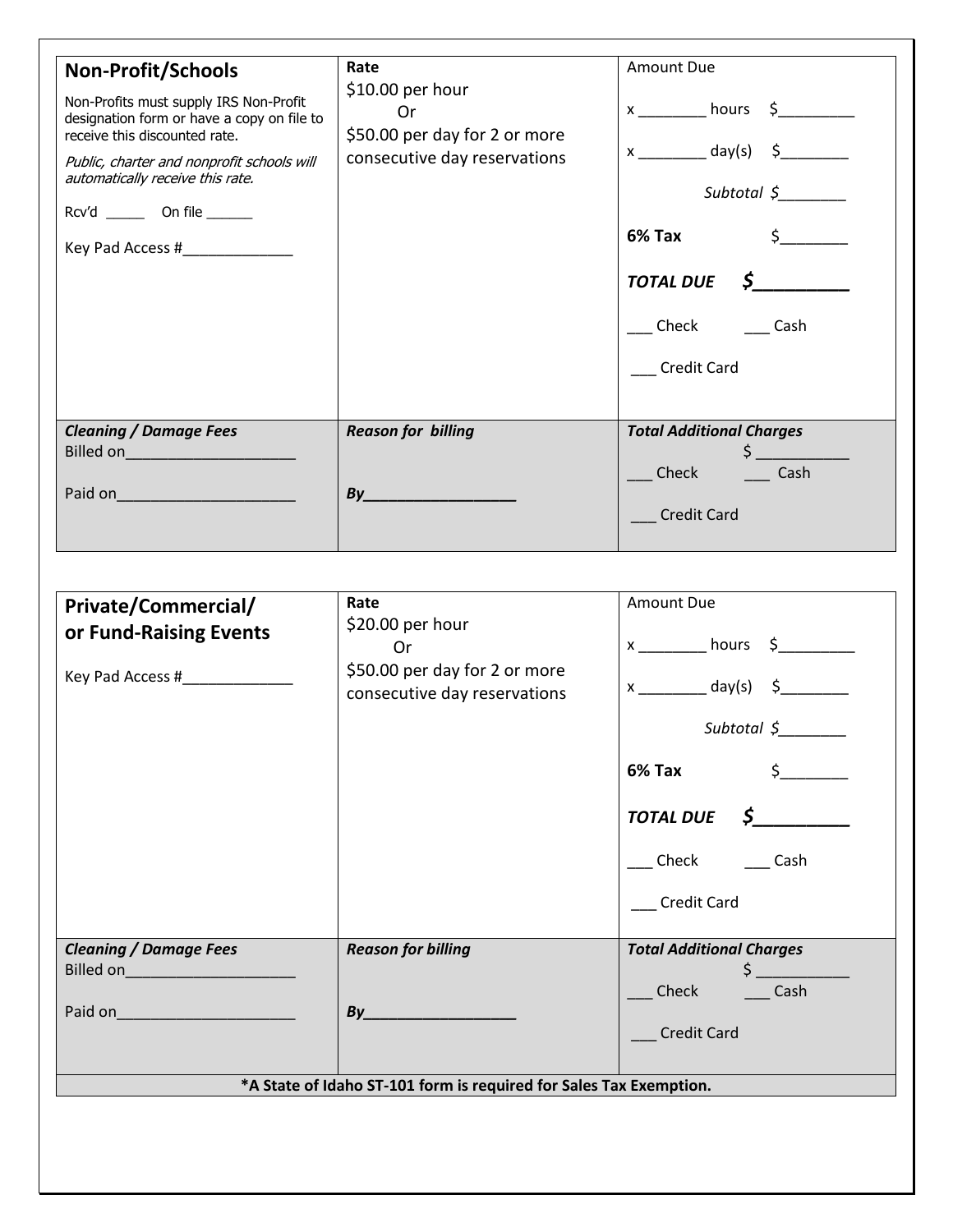## **Responsibility of Users**

#### *Only removable poster putty may be used to attach items to wall surfaces or the white board- no tape please.*

- Individual requesting the use of conference room must assume legal responsibility for their group's activities in the Library. This individual must sign the application and see that the group follows all the rules and regulations described in this policy. Any group that abuses the conference room privilege shall lose the right to use the conference room.
- All users are responsible for complying with the provisions of the Americans with Disabilities Act, which require that a meeting or materials at a meeting be provided in an accessible format in response to a request.
- If refreshments are served, care must be given to the preservation of the library carpet and furnishings. Each group using the conference room is responsible for providing their own serving equipment. Damage done to the facility or its furnishings will be billed to the Contact Person indicated on the Conference Room Use Application form.
- The Library is not responsible for any accidents that may occur on library property to individuals attending programs or meetings in the Library. Organizations/Individuals using the conference room will be held responsible for any accidents occurring as a result of the group's activities. Conference room users will be held responsible for any damage to the Library building, groups, or equipment due to negligence or willful misconduct.
- At the conclusion of the meeting, the room must be returned to its original condition.

### **Liability**

Groups or individuals using the conference room are responsible for all damages to any property of the Mountain Home Public Library resulting directly or indirectly from the conduct of any member, officer, employee, agent or guest of the group.

All conference room users agree to hold harmless the City of Mountain Home and the Mountain Home Public Library from and against any and all liability which may be imposed upon them or either of them for any injury to persons or property caused by the organization or any person connected with the meeting.

The City of Mountain Home and Mountain Home Public Library assume no responsibility for any property placed in the Library in connection with a meeting; and the City of Mountain Home and Mountain Home Public Library are hereby expressly released and discharged from any and all liability for any loss, injury, or damage to persons or property which may be sustained by reason of use of a meeting room.

#### **Amendment of Rules**

The Library Director is authorized to establish reasonable regulations governing use of the conference room and related fees. Based upon information contained in the application, the Library reserves the right to decline conference room requests that do not meet the spirit of this policy.

The Mountain Home Public Library reserves the right to review and amend this form and conference room policy at any time.